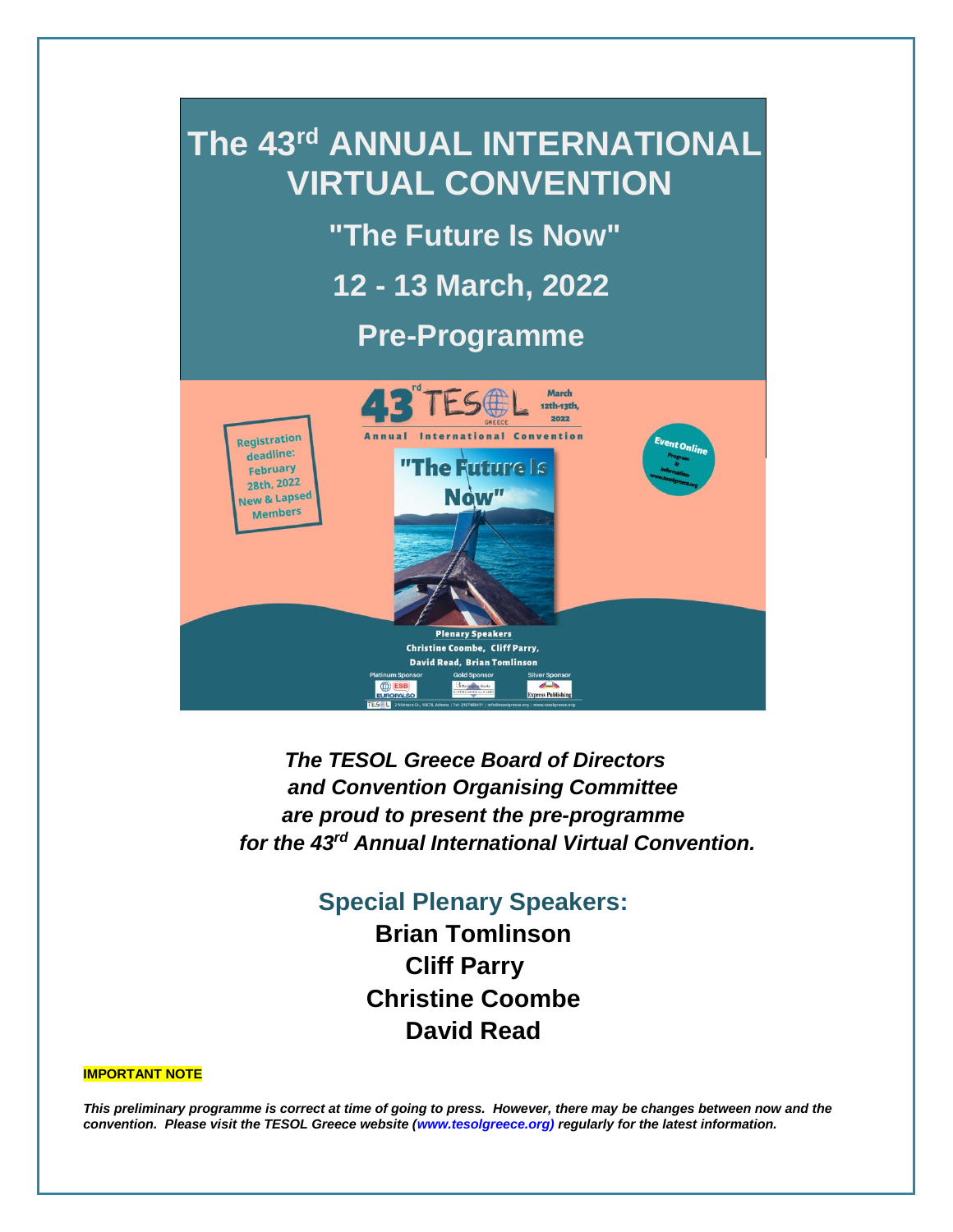# **PRELIMINARY PROGRAMME SATURDAY, 12 MARCH 2022**

**10:30 AM – Opening Remarks** 

# **10:45 - 11:45 AM PLENARY Christine Coombe –** *Professionalizing Your English Language Teaching*

#### **12:00-12:45 Professional Presentations**

| <b>Session 1</b>                                | <b>Session 2</b>                                                                   | <b>Session 3</b>               | <b>Session 4</b>                                                          | <b>Session 5</b>                                                        |
|-------------------------------------------------|------------------------------------------------------------------------------------|--------------------------------|---------------------------------------------------------------------------|-------------------------------------------------------------------------|
| <b>Eman El Difrawy</b>                          | <b>Hind Elyas</b>                                                                  | Annie<br><b>Altamirano</b>     | <b>Maria Diavati</b>                                                      | <b>Sarah Smith &amp;</b><br><b>Claire Steele</b>                        |
| <b>Materials</b><br>Development &<br>Adaptation | Covid Blueprint:<br>Practical<br>Strategies for<br>Teachers and<br><b>Students</b> | Lifting Poetry off<br>the Page | Sustainable<br>Education:<br>Enhanced 'CLIL-<br>ing': A Wake-up<br>10Call | Tokenism or<br>Engagement? A<br>New Model for<br>Teacher<br>Development |

#### **13:00-13:45 Professional Presentations**

| <b>Session 1</b>                                                                                     | <b>Session 2</b>                                                                         | <b>Session 3</b>                                                                          | <b>Session 4</b>       |
|------------------------------------------------------------------------------------------------------|------------------------------------------------------------------------------------------|-------------------------------------------------------------------------------------------|------------------------|
| Tanya Livarda                                                                                        | <b>Heather</b><br>Woodward                                                               | <b>Zenovia</b><br><b>Efstratios</b><br><b>Michael</b>                                     | <b>Eliza Raduca</b>    |
| Feedback or<br>Feedforward?<br>How to Build<br>Resilience -<br>Empathy<br><b>Through</b><br>Feedback | Practicing<br>Connections to<br><b>Avoid the Twin</b><br><b>Sins of Course</b><br>Design | <b>Assisting B2</b><br>Learners to<br><b>Enhance Their</b><br>Collocational<br>Competence | <b>Tech That Binds</b> |

#### **13:45 - 14:30 Lunch Break**

**14:30 - 15:30 The James E. Alatis Honorary Plenary: Dr. Brian Tomlinson –** *Offering Principled Learner Choice*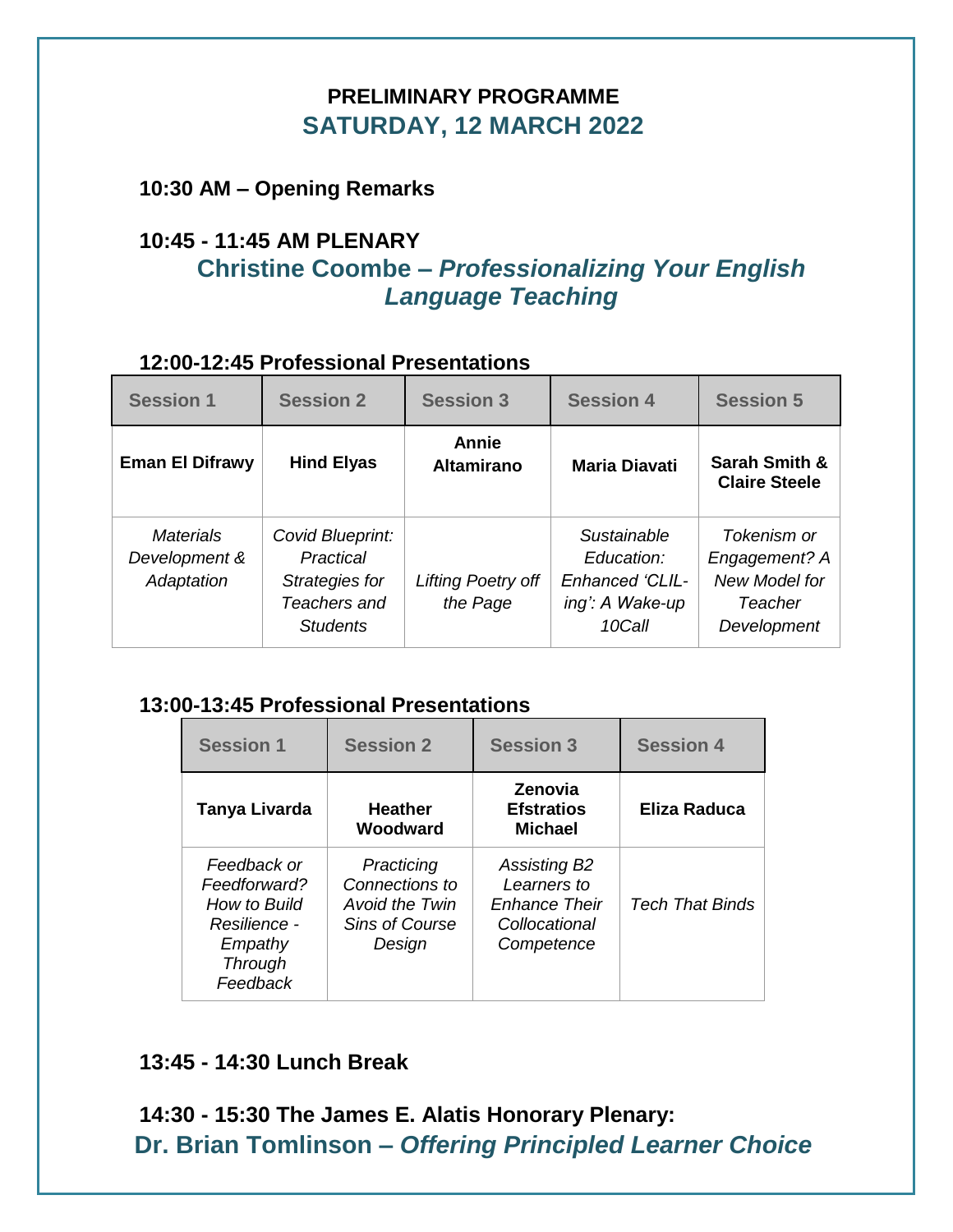| <b>Time</b>   | <b>Session 1</b> | <b>Session 2</b>          | <b>Session 4</b> |
|---------------|------------------|---------------------------|------------------|
| 15:45 - 16:10 | <b>ETC</b>       | <b>PeopleCert</b>         | Cengage          |
| 16:20 - 16:45 | <b>Express</b>   | ΜМ<br><b>Publications</b> | Cengage          |

### **15:45 - 16:45 Commercial Presentations**

# **17:00 - 17:45 Professional Presentations**

| <b>Session 1</b>               | <b>Session 2</b>                                                                           | <b>Session 3</b>                   | <b>Session 4</b>                                                         |
|--------------------------------|--------------------------------------------------------------------------------------------|------------------------------------|--------------------------------------------------------------------------|
| Zafi Mandali                   | Dr. Maria<br><b>Diakou</b>                                                                 | Zefy<br>Antoniadou                 | <b>Rachel Tsateri</b>                                                    |
| The Leader in<br>Me as Learner | Emergency<br>Remote<br>Language<br>Teaching, a Big<br>Challenge, a<br>Great<br>Opportunity | Teaching the<br><b>Whole Child</b> | What I Have<br><b>Learned About</b><br>Supportive<br><b>Trainer Talk</b> |

# **18:00 - 18:45 Professional Presentations**

| <b>Session 1</b>                                             | <b>Session 2</b>                                   | <b>Session 3</b>                                                                                      | <b>Session 4</b>                                                                           |
|--------------------------------------------------------------|----------------------------------------------------|-------------------------------------------------------------------------------------------------------|--------------------------------------------------------------------------------------------|
| <b>Georgios</b><br><b>Kormpas</b>                            | Elena Kladi                                        | Dr. Maria<br>Stathopoulou,<br>Dr. Phyllisienne<br>Vassallo Gauci,<br>& Silvia Melo-<br><b>Pfeifer</b> | <b>Eftychia Peponi</b>                                                                     |
| <b>TESOL</b><br>Communities of<br>Practice and<br>the Future | Teacher Well-<br>Being –<br>Teacher Well-<br>What? | Cross-<br>Linguistic<br>Mediation and<br>(Within) The<br><b>METLA Project</b>                         | Auction: A<br>Consciousness<br><b>Raising Activity</b><br>to Assist<br>Grammar<br>Teaching |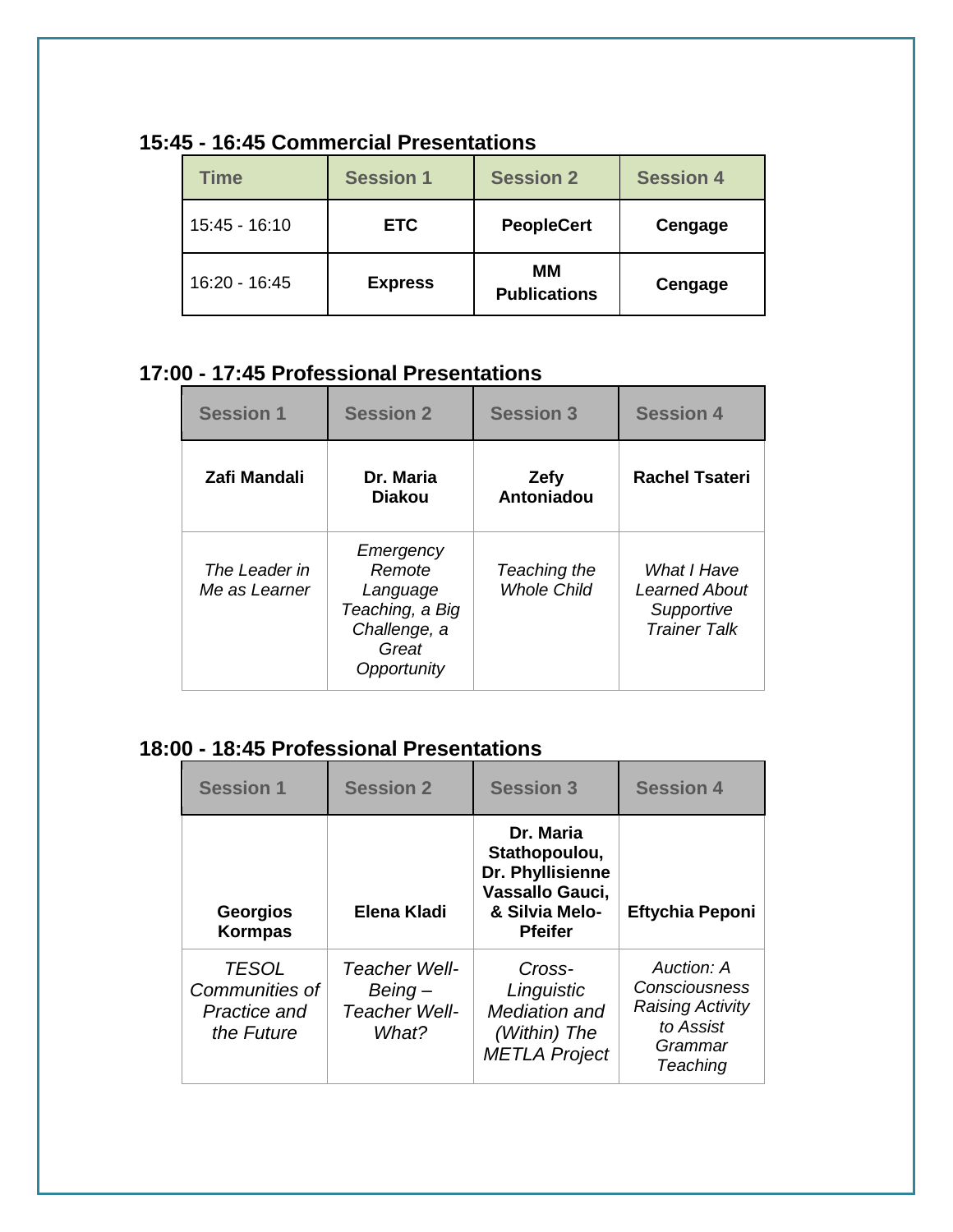#### **19:00 - 19:45 Professional Presentations**

| <b>Session 1</b>                                                                | <b>Session 2</b>         | <b>Session 3</b>                                                                  | <b>Session 4</b>                                                   |
|---------------------------------------------------------------------------------|--------------------------|-----------------------------------------------------------------------------------|--------------------------------------------------------------------|
| <b>Vicky Margari</b>                                                            | George<br><b>Kokolas</b> | Tizania<br>Lorenzet                                                               | <b>Chryssanthe</b><br><b>Sotiriou</b>                              |
| The Case<br>Method - A<br>Flexible Tool in<br><b>Online Blended</b><br>Contexts | The Zest<br>Vaccine      | 'A World of<br>Emotions'<br>Learning by<br><b>Feeling While</b><br>Doing Together | <b>ACCESS CODE:</b><br>Cyber<br>Classroom/Pass-<br>word: Wellbeing |

#### **20:00 - 20:30 Theatrical Presentation**

**The English Language Voice Theatre presents:**

**Suzanne Antonaros, Lilika Couri, Anna Papadaki, Cliff Parry, Luke Prodromou, and Vicky Saran in:**

*The Show Must Go On: Odd Couples*

# **SUNDAY, 13 MARCH 2022**

### **10:00 AM – Opening Remarks**

# **10:10 - 11:10 PLENARY Cliff Parry –** *The Future Is in Our Hands*

#### **11:15 - 12:00 Professional Presentations**

| <b>Session 1</b>                                                                           | <b>Session 2</b>                                              | <b>Session 3</b>                                                                                | <b>Session 4</b>                                 | <b>Session 5</b>                                                                             |
|--------------------------------------------------------------------------------------------|---------------------------------------------------------------|-------------------------------------------------------------------------------------------------|--------------------------------------------------|----------------------------------------------------------------------------------------------|
| Vasiliki Lismani                                                                           | <b>Dr. Dimitris</b><br><b>Maroulis</b>                        | Maria-Araxi<br>Sachpazian                                                                       | <b>Iris-Lea Khoury</b><br><b>Tsoukarakis</b>     | <b>Fatmah A Ali</b>                                                                          |
| Translanguaging<br>: Reconciling L1<br>and L <sub>2</sub> in EFL<br><b>Reading Classes</b> | Cognitive vs<br>Non-cognitive<br>Factors: The<br>Case of Grit | Is This a<br>Forgotten<br>$Hand?$ :<br>Cognitive<br>Engagement<br>and Online<br><b>Teaching</b> | No Need to Fear<br><b>Essay Writing</b><br>Here! | Innovative<br>Leadership for<br>Teacher<br>Effectiveness in<br>Teaching &<br>Learning in ELT |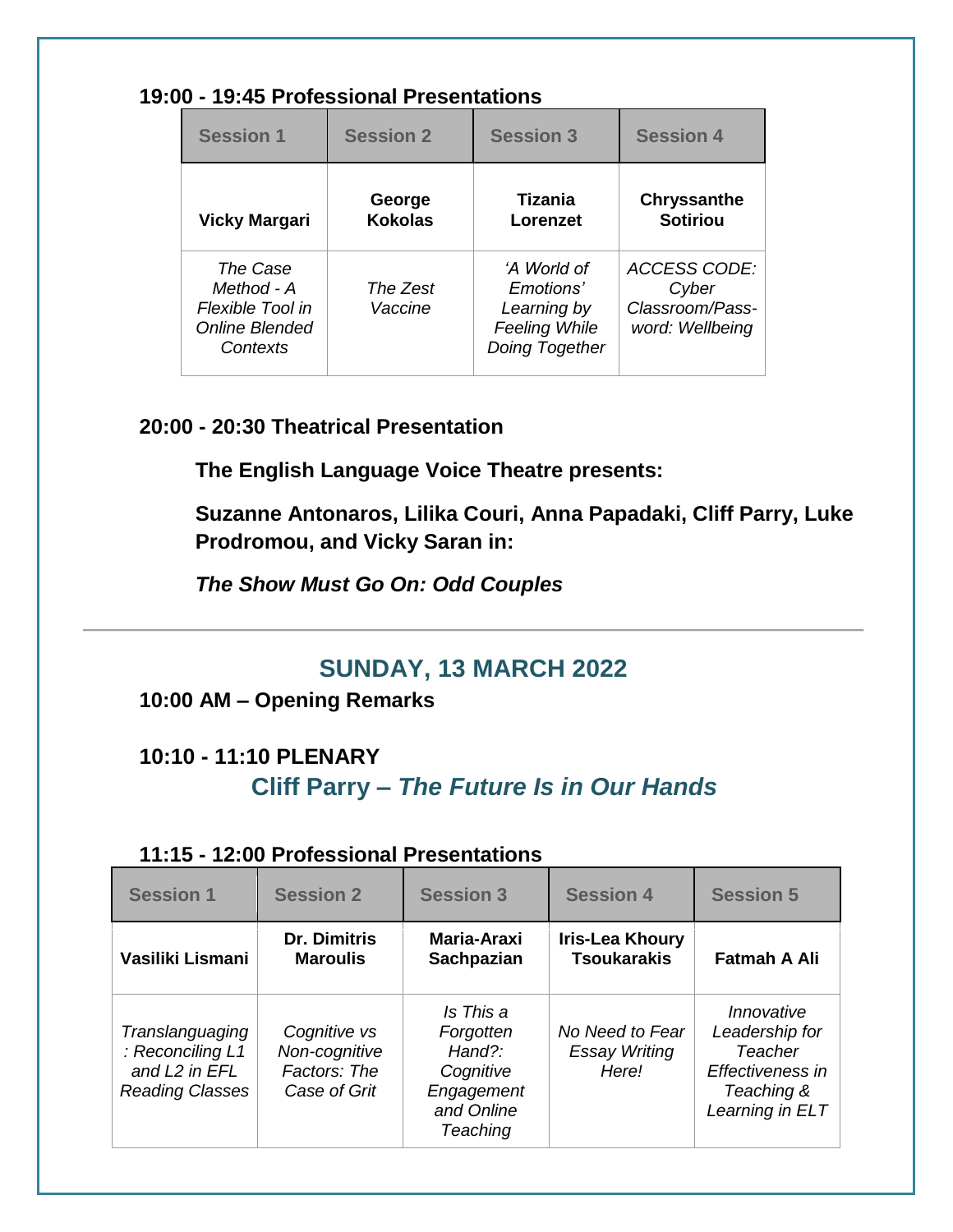### **12:10 - 13:40 Annual General Assembly**

### **13:40 - 14:15 Lunch Break (new Board meets)**

# **14:30 - 15:15 Professional Presentations**

| <b>Session 1</b>                                                                | <b>Session 2</b>                                                    | <b>Session 3</b>                                                                                | <b>Session 4</b>                                     |
|---------------------------------------------------------------------------------|---------------------------------------------------------------------|-------------------------------------------------------------------------------------------------|------------------------------------------------------|
| <b>Evita</b><br>Alexopoulou &<br><b>Fay Samata</b>                              | Katerina<br><b>Mantadaki</b>                                        | <b>Suzanne</b><br><b>Antonaros</b>                                                              | David<br><b>Bradshaw &amp;</b><br><b>Sarah Ellis</b> |
| Critical Thinking:<br>How Can Visual<br>Literacy<br>Intervention<br>Enhance It? | <b>Flipped</b><br>Learning:<br><b>Flipping the EFL</b><br>Classroom | Today's<br><b>Creators Need</b><br>Their Muses:<br>Looking Back to<br>Prepare for the<br>Future | Motivation and<br>Effective<br>Learning              |

### **15:30 - 16:00 Commercial Presentations**

| <b>Time</b>   | <b>Session 1</b> | <b>Session 2</b>                                              | <b>Session 3</b>                  |
|---------------|------------------|---------------------------------------------------------------|-----------------------------------|
| 15:30 - 15:55 | <b>EUROPALSO</b> | Deree – The<br>American<br><b>College of</b><br><b>Greece</b> | <b>Burlington</b><br><b>Books</b> |

#### **16:15 - 17:00 Professional Presentations**

| <b>Session 1</b>                                                                                  | <b>Session 2</b>                                                   | <b>Session 3</b>                  | <b>Session 4</b>                                                                                  |
|---------------------------------------------------------------------------------------------------|--------------------------------------------------------------------|-----------------------------------|---------------------------------------------------------------------------------------------------|
| Fani Miniadou                                                                                     | <b>Aphrodite</b><br><b>Gkiouri</b>                                 | Liana Kyriakea                    | Panagiota<br><b>Tzanni</b>                                                                        |
| Enchanting<br>Literature and<br>Language<br>Learning -<br>Compiling a<br>Portfolio in<br>Hogwarts | Teaching<br>Grammar, While<br>Virtually<br>Travelling the<br>World | Well Begun Is<br><b>Half Done</b> | <b>Shaping Learner</b><br><b>Autonomy With</b><br>Technology-<br><b>Mediated Peer</b><br>Feedback |